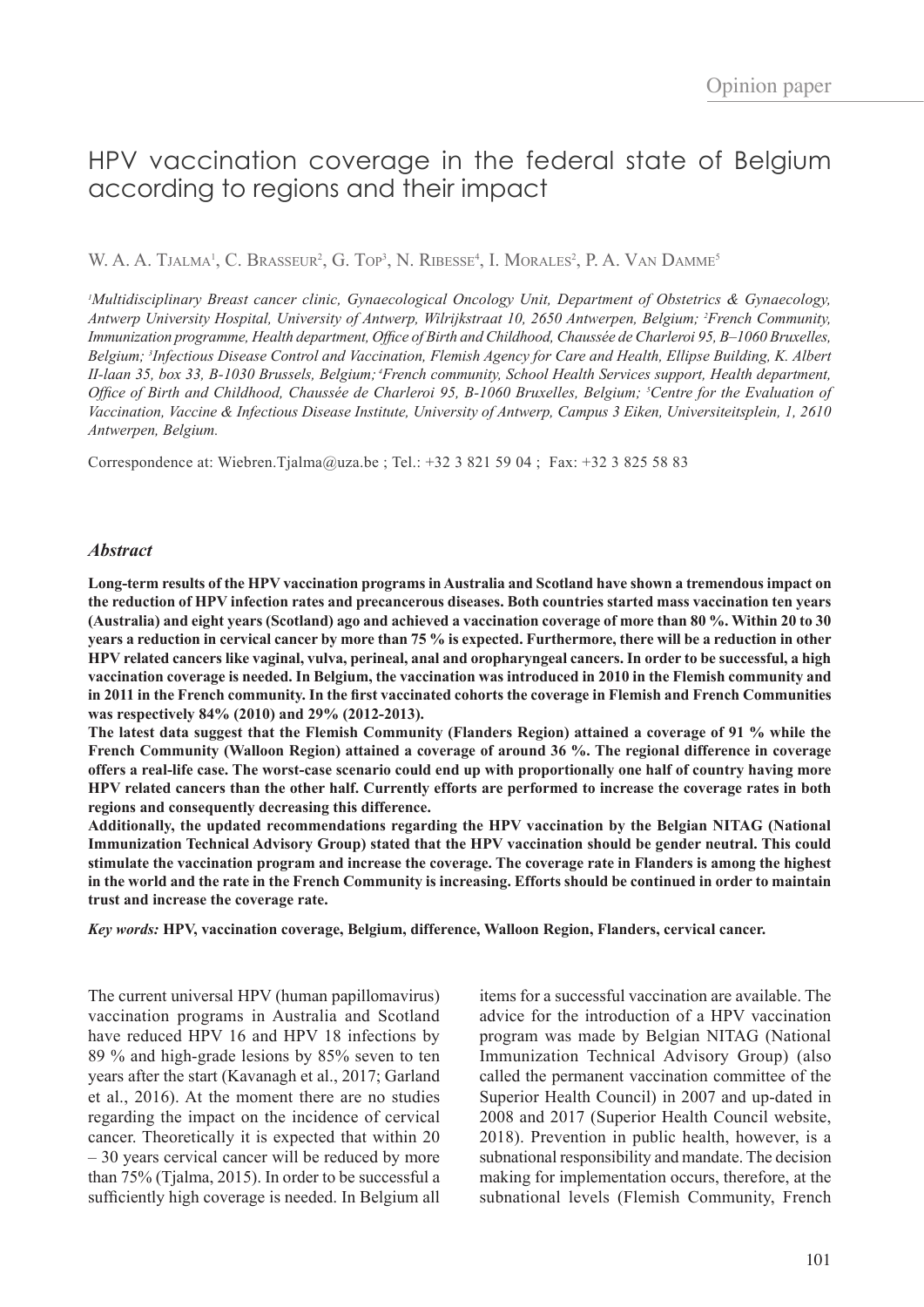Community). Initially the difference in HPV vaccination coverage between the two communities was estimated at almost fifty-five percent (Flemish Community 84 %; French Community 29 %). The latest Flemish coverage is 91 % and French SHS (School Health Services) coverage study showed a 36.1% coverage (Vermeeren and Goffin, 2018). The latter has to be considered a minimal estimation as a part of the data on immunization administrated by professionals outside the School Health Services (SHS) is lacking. Nevertheless, this means that there is still a 55 percent difference between the Flemish and the French community.

Within one country this offers the opportunity of an experiment of nature regarding the impact of HPV vaccination on cervical cancer rates and other HPV related diseases. There is a huge difference in HPV vaccination coverage in the industrialized world depending on many factors; in particular the way the program is implemented (Hopkins et al., 2013). A survey in the US showed that HPV vaccines have an effectiveness of more than 80%. The effectiveness is defined as the reduction in HPV prevalence of the HPV vaccine types in the vaccinated versus the nonvaccinated population (Markowitz et al., 2013). It needs to be understood that the pre-vaccination HPV prevalence is a key driver of the overall effectiveness of a vaccination program through its influence on the strength of herd protection (Baussano et al., 2018). The pre-vaccination HPV prevalence in Belgian women with normal cytology was 8.4 %, for HPV 16 and 18 this is respectively 2.5 % and 0.9 % (de Sanjosé et al., 2007). The differences in sexual behaviours are also a key factor of the basic reproductive number of HPV infection in different populations. For instance, in populations with gender-equal sexual behaviour a decrease to 1/1000 HPV 16 from prevaccination prevalence of 1% and 8% would require coverages of 37% and 96%, respectively (Baussano et al., 2018).

The HPV vaccination program, with the bivalent and quadrivalent have the potential to reduce cervical cancer by more than 75% (Tjalma, 2015). Based on the HPV type distribution in adult women diagnosed with invasive cervical cancer in Belgium the ninevalent vaccine could raise the number of preventable cervical cancers above 94% (Tjalma et al., 2013; Tjalma et al., 2015).

The reduction figures could be jeopardized by suboptimal level of coverage. There are different factors and issues that can explain the successes and failures of vaccination programs in general, and HPV immunization programs in particular: the cost of the vaccine, the political will, the support of professional organization, the attitude of parents, adolescents and health care workers, the media, just to name a few, seem to play a decisive role (Hopkins et al., 2013; Brabin et al., 2008). The difference in coverage and success of implementation of the universal HPV vaccination program in the different regions of the Federal State of Belgium illustrates the potential role of each of these factors. The general public has accepted the HPV vaccine; however, the acceptance seems to be more anchored in the Flemish-speaking population than in the Frenchspeaking population. In the French Speaking part, you still see more refusal for HPV vaccination than that for other vaccinations (around 10% refuses HPV vaccination). It must be said that not all of them are categorical refusal but more delays (saying that vaccination at 13-14 years is too early and that they will do it later). It shows that in the French speaking part there is still work to be done in order to convince the parents and/or adolescents (Vermeeren and Goffin, 2018).

The HPV vaccines are contracted through a public tender by each of the communities. It also includes a cold chain monitored transport and a direct delivery to the vaccinators. The vaccines are offered free of charge to the target group of young adolescent girls; thus, the cost is not an issue. The coverage of the universal HPV vaccination program however is a success in one half of the country and remains a challenge in the other half.

The HPV vaccines Gardasil<sup>®</sup> and Cervarix<sup>®</sup> were introduced in Belgium, respectively in September 2006 and October 2007. They could be bought on prescription in the pharmacies, with different copayment systems (Lefevre et al., 2011). In Belgium, the National Immunization Technical Advisory Group (NITAG) - Superior Health Council, formulates recommendations on vaccination at National level. Taking the example of the successful universal hepatitis B immunization program through school health services (SHS), general practitioners, paediatricians, and Well-Baby clinics, the NITAG made a first recommendation on May 2nd 2007 for universal HPV vaccination through the SHS or the treating physician for one female age cohort between 10-13 years of age (FitzSimons et al., 2007; Superior Health Council website, 2018). All schools with a recognized learning program are mandatory connected with the SHS in both communities. In September 2010, the Flemish community (6,350,765 inhabitants) did start with an organized HPV vaccination through SHS and treating physicians, with Gardasil® vaccine for girls aged 12 years. The French community (3,435,879 inhabitants) joined one year later, an organized HPV vaccination was offered from September 2011, with Cervarix® vaccine for girls 13-14 years of age. The schoolbased program is free of charge in both regions.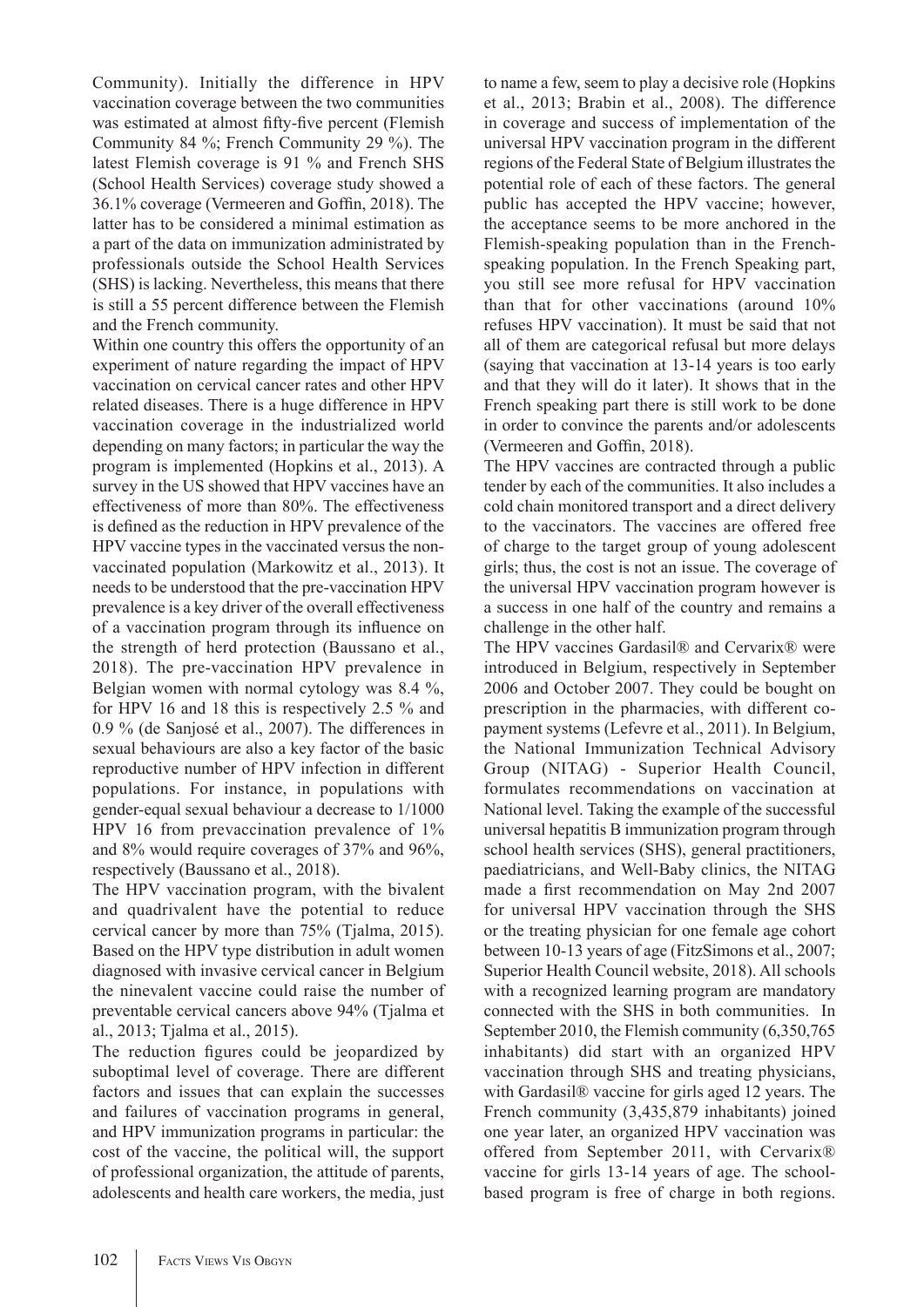Depending on the region in Belgium, however, the coverage rate is a success or remains a challenge. In the first vaccinated cohorts (three doses) the coverage in Flemish (2010) and French (2011) communities was respectively 84% (2010) and 29% (2012-2013). The data of 2016 revealed that in the Flemish region the coverage rate for a completed schedule in 16-year-old girls vaccinated in 2012 (at age of 12-13 years) was 91 % (Vandermeulen et al., 2017). These Flemish coverage rates for HPV vaccination are the highest of Europe at the moment. In the middle of 2018 the new HPV coverage report in the French Community was published and this suggested a coverage of 36.1% (Vermeeren and Goffin, 2018). The new data show that the difference in coverages between the communities remains 55%.

Flanders has a "tradition" of adolescent vaccination mostly through the SHS and additionally through treating physicians, with a clearly defined mandate for school doctors for vaccination within the SHS tasks since 2000. The system of SHS is more or less a continuation of the vaccination program of the Well-Baby's Clinics in Flanders (Kind en Gezin). A reason for this difference is that in the French Community vaccination against HPV through SHS is less well implemented than in Flanders (only 68% of the eligible girls are affiliated to a SHS who propose HPV vaccination and in total 71% of the SHS propose this vaccination) (Vermeeren and Goffin, 2018).

The school-based programs are free of charge and pretty similar in both regions. In case the vaccines are administered by another physician there is a co-payment for the consultations; all vaccinating physicians are informed on HPV vaccination and all vaccinating physicians can order HPV vaccines beforehand, so the vaccines are available "on demand". In the Flemish region there is a strict approach, population-wide for all girls in the cohort of first year of secondary school. The French SHS sends also an invitation for HPV vaccination (that can be done by their GP or by the SHS if offered) to all girls entering second year of secondary school.

In Flanders a lot of attention was paid to transparent communication. All adolescents, in the Flemish community, entering the first class of secondary school receive a leaflet on vaccination together with the link to a website (Zorg en Gezondheid https:// www.zorg-en-gezondheid.be/vaccinatie-tegenhpv).The website is very informative. In 2018 information about gender neutral vaccination was included. Likewise, efforts have been done to inform the parents in the French speaking part: a leaflet was created in 2011, a new version was update in 2014 (2 doses schedule) and a new version in 2018 (more gender neutral) was created. Additionally, all adolescents receive a leaflet (E-vax, https://www.evax.be/VaccHelp/help/pdf/vaccination\_13-14\_ans. pdf) where the link to an information site on vaccination is given (https://www.vaccinationinfo.be). On this website further information about vaccination is available. The parents can choose to let their daughter be vaccinated by the SHS, by another physician (paediatrician, gynaecologist or GP), or to refuse the offer.

The accessibility and the organization play an important role in the vaccination coverage. Within the Flemish SHS (CLB) there is a strict organization. The Flemish Scientific Society for Youth Health care (Vlaamse Wetenschappelijke Vereniging voor Jeugdgezondheidszorg (VWVJ)) makes guidelines in order of the Flemish Goverment (www.vwvj.be). These guidelines are available on the website: www. vwvj.be and must be followed by all the Flemish SHS. At the beginning of the school year the parents are informed about the school physician and the Flemish SHS. Parents are asked to sign a letter in which they agree with the preventive care of the school physician and the vaccination program. Each year at the start of the school year a document is also sent to all SHS with the guidelines for the program of vaccination. The difference is that these are only recommendations.

The immunization calendars in SHS (table 1) (Flemish and French) are adapted from the recommendation of the NITAG. The differences in

| Vaccination     | <b>Flemish Community</b>                                 | French speaking community                                                                                                                |
|-----------------|----------------------------------------------------------|------------------------------------------------------------------------------------------------------------------------------------------|
| <b>IPV-DTPa</b> | 1 <sup>st</sup> year primary school                      | 2 <sup>nd</sup> year primary school (catch-up vac-<br>cination for children who didn't receive<br>the recommended dose at 5-6 years old) |
| <b>MMR</b>      | $5th$ year of primary school                             | $6th$ year of primary school                                                                                                             |
| <b>HPV</b>      | 1 <sup>st</sup> year of secondary school<br>(girls only) | $1st$ year (differentiate) and 2st year of<br>secondary school or 13-14-year-old in<br>the specialised school system                     |
| dTpa            | $3rd$ year of secondary school                           | $4th$ year of secondary school                                                                                                           |

**Table I**.— Immunization calendars in the Flemish and French speaking community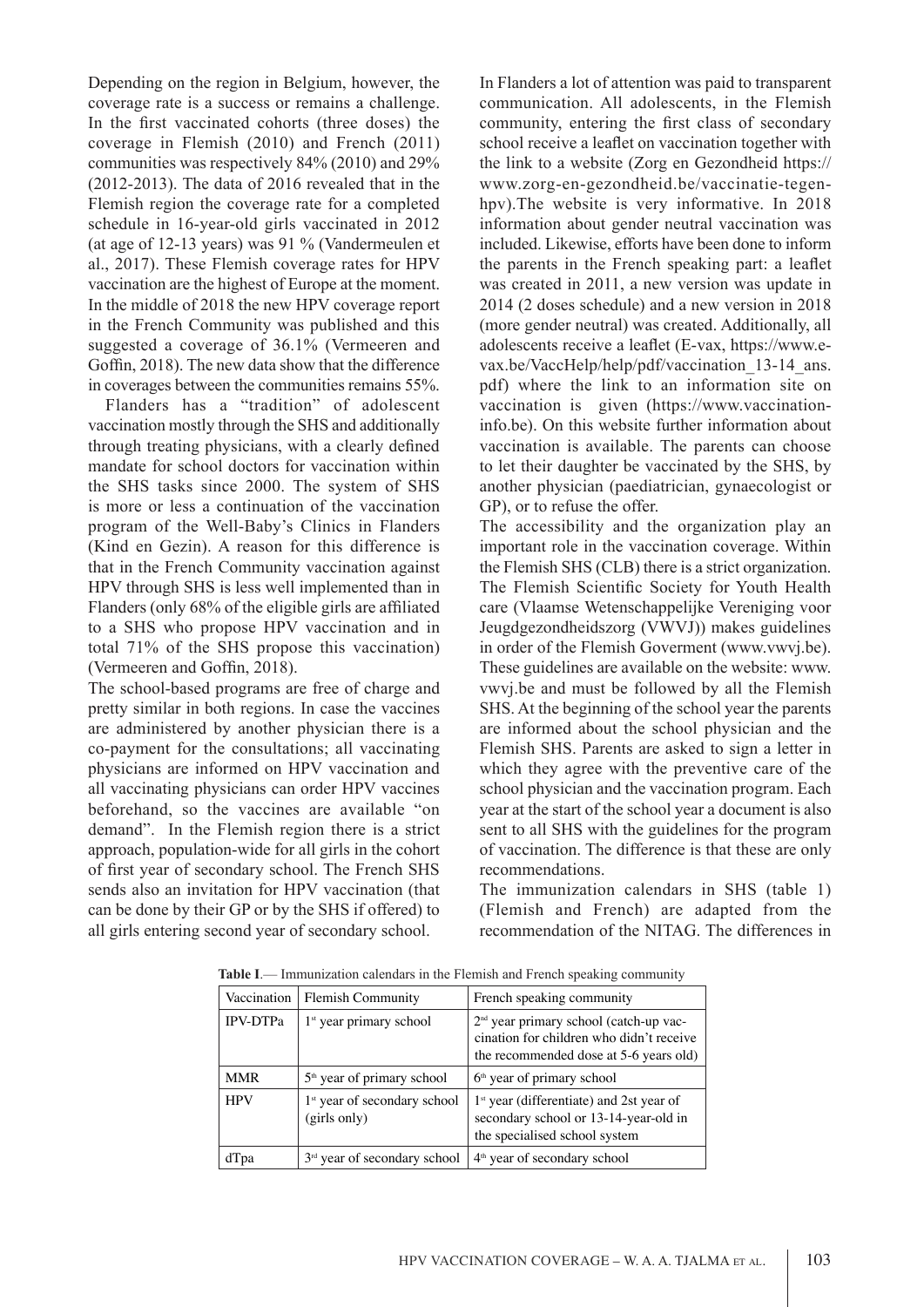timing are due to practical consideration, especially when the mandatory medical examination of the SHS is realised. There is just a difference of a one year between when it's done in the Flemish Community and the French speaking Community.

In the French community, vaccination is a mandatory mission of SHS since 2001. All SHS are asked to state the pupil's vaccination status at least 6 times along the pupil school years and offer vaccination in 2nd year primary school (if needed dTpa polio and meningitidis C catching up), 6th year primary school (MMR, and if needed hepatitis B catching up), 2nd year secondary school (HPV), and 4th year secondary school (dTpa). However, for several reasons notably (but not only) financial reasons, the vaccination offer by SHS is not always complete.

Additionally, the role of the media is completely different. In Flanders the local TV and radio stations do not have a negative view on HPV vaccination. The French speaking population in Belgium on the otherhand, is influenced by the French media and it is well known that France is one of the most anti-vaccine countries in the world. Recently this appears to be changing. The trigger for this was the introduction of the mandatory vaccination against 11 sicknesses (2018) in France. Since then multiple articles were published in the media to inform the public in an untestable but scientific way (Le Monde (1,2,3), 2018; Le Figaro (1,2), 2018; Libération (1,2,3), 2018). Furthermore, the official website has been completely reviewed and made more accessible for the public (Official vaccination website France, 2018).

The electronic immunization ordering system linked to a database or register is a major benefit. In Flanders the Well-baby Clinics and SHS work with the electronic immunization ordering system Vaccinnet which is linked to a vaccination database. While in the French Community all the SHS are using an electronic ordering system which is linked to a vaccination register (e-vax.be). At the moment efforts are done to convince all professionals in the French community to use this system. For all vaccines ordered in the system it is mandatory to register the given vaccinations. First of all, the vaccinators can access this database to see if someone is vaccinated or not. And secondly the HPV vaccination records in this database will allow in the future the evaluation of the impact of the HPV vaccination on cervical cancer in Belgium, if datalinking between databases is possible. Furthermore, if data from both databases are linked to data from a screening and pathology database one can find out which types are responsible for cervical cancer in the vaccinated cohort, if ever, and compare with

the non-vaccinated cohort. Therefore you need a common identifier which exists in Belgium everybody has a personal national registry number. The lack of data on previous vaccination is one of the reasons why vaccination is postponed or not done. For the SHS this is a real problem as they don't know if the individual should be vaccinated or not and it takes a lot of time and effort to find the answer (numerous phone calls to the parents) if any. The impact of a vaccination program depends on the coverage rate. Even within a country with the resources for mass vaccination program uptake seems to vary. The success of a vaccination program depends on the support of all stakeholders: the public acceptance, the political will, and the support of the public and healthcare professionals are essential. General barriers are 1) vaccine costs and reimbursement including insurance, (2) storage and/ or monitoring of vaccines, (3) vaccine knowledge, (4) provider and patient attitudes toward vaccination, (5) provider and patient concerns about vaccine safety, (6) obtaining appropriate consent from adolescents' parents or from themselves and (7) missed opportunities for adolescent immunization (Hopkins et al., 2013).

In Belgium most of these items were addressed successfully yet there was a huge difference in coverage rate between the two regions. Missed opportunities for adolescent immunization is still an issue in the French part of the country mostly due to the fact that not all SHS offer HPV vaccination.

As soon as we will link data from disease and immunization database, we will be able to measure the impact of HPV vaccination on cervical cancer rates and other HPV related diseases in both parts of the country. The result difference will reflect the impact of the coverage rate.

In the recent scientific advisory report on HPV vaccination, the Superior Health Council of Belgium recommends gender neutral prophylactic HPV vaccination in a two dose schedule for 9 to 14 years and in a three dose schedule for  $15 - 26$  years old (Superior Health Council website, 2018). If this recommendation is followed and a high coverage is achieved, then the HPV related precancers and cancer will be strongly reduced if not almost eradicated in Belgium. The gender neutral could be a way to stimulate the vaccination program and increase the coverage

## **Conclusion**

The availability of a HPV vaccine in a country is not a guarantee of success, not even when it is offered free of charge. The situation in both communities in Belgium illustrates the role different factors may